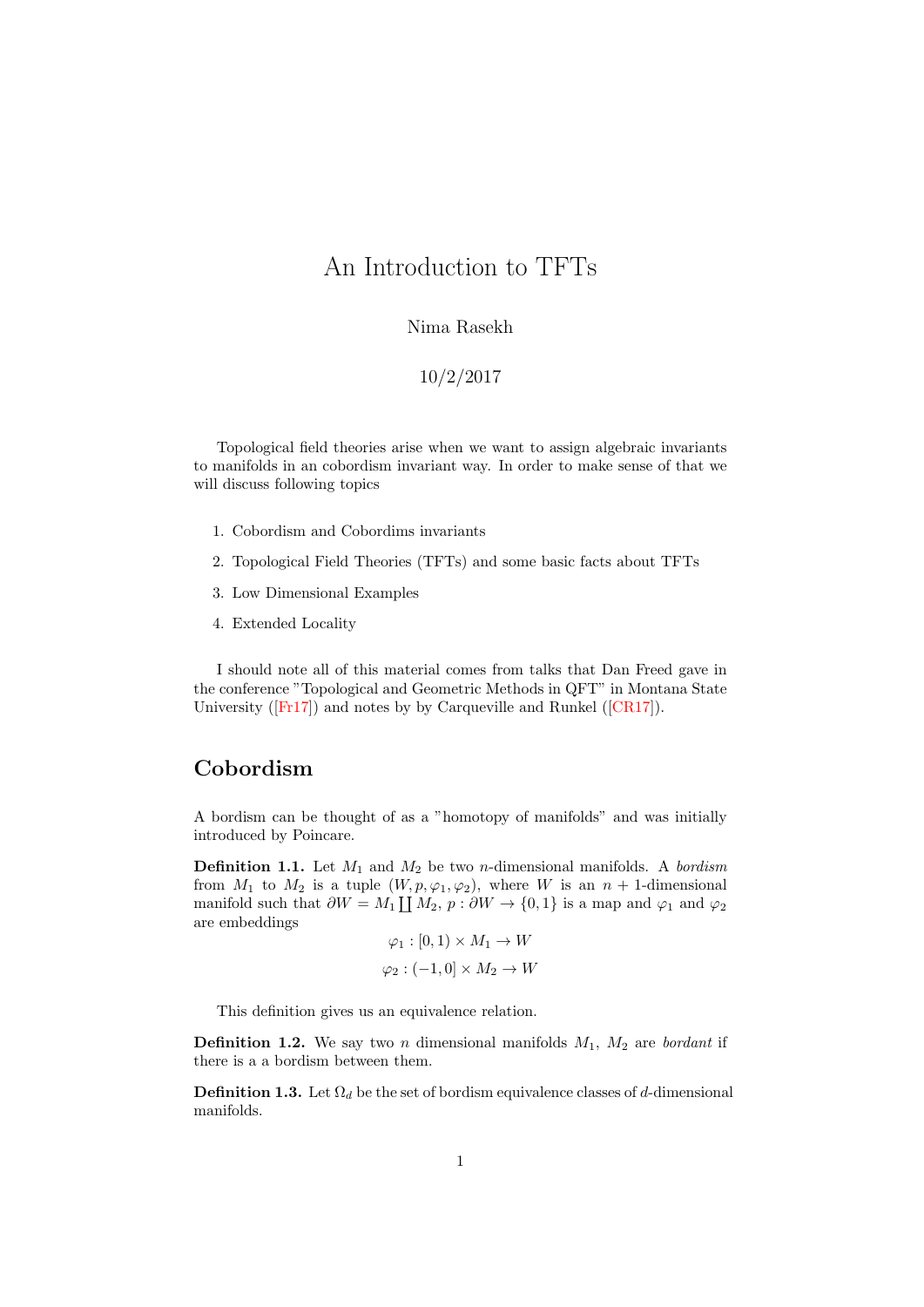Turns out this set is nice. It's an abelian group.

**Proposition 1.4.**  $\Omega_d$  is an abelian group.

Proof. The operation is disjoint union. The identity is the empty manifold. The inverse of each manifold is itself.  $\Box$ 

Remark 1.5. We can study bordisms of manifolds that have extra structure. In particular, we can talk about oriented bordisms between oriented manifolds. The resulting group is denoted by  $\Omega_d(SO)$ . We can do similar things for spin manifolds or manifolds with a complex structure.

Having all of this we can finally define bordism invariants

Definition 1.6. A *classical bordism invariant* is a group homomorphism from  $\Omega_d$  to  $\mathbb{Z}$ .

In other words it assign algebraic data to each bordism class. There are various interesting examples of such.

Example 1.7. 1. Signature: An invariant of a 4d dimensional oriented manifolds

 $\Omega_{4d}(SO) \to \mathbb{Z}$ 

2.  $\hat{A}$ -genus: An invariant of 2d dimensional spin manifolds

 $\Omega_{2d}(Spin) \to \mathbb{Z}$ 

3. Todd Genus: An invariant of manifolds with complex structure.

 $Todd: \Omega_{2k}(U) \to \mathbb{Z}$ 

Remark 1.8. Some interesting algebraic invariants do not respect bordisms. An important example of that is the Euler characteristic. It only works if we think of it as a map to  $\mathbb{Z}/2$ .

This is all nice and good, but there is something missing. The algebraic invariant cannot see how two manifolds are bordant, but just the fact that they are. All the equivalence information is inevitably lost. Thus the goal is to add more algberaic data to be able to preserve that information. This leads to the concept of categorification.

#### Topological Field Theories (TFTs)

In order to be able to preserve the information of equivalences we need to generalize our constructions from sets to categories. This leads to following definition:

**Definition 2.1.** A *bordism category Bord*<sub>n,n-1</sub> is the symmetric monoidal category defined as follows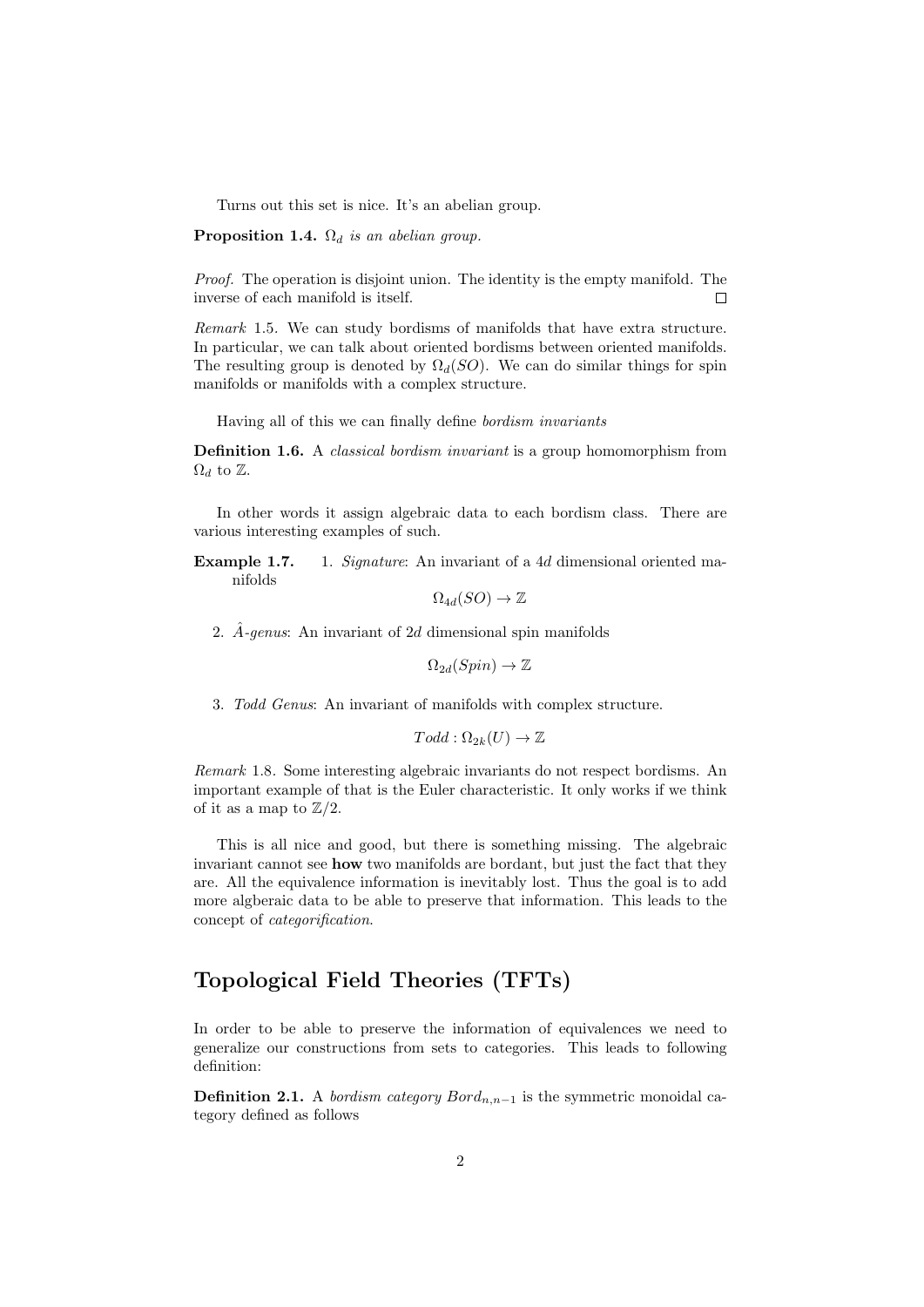- Obj Objects are  $n-1$  dimensional manifolds
- Mor Morphisms  $Hom(M_1, M_2)$  are diffeomorphism classes of bordisms from  $M_1$  to  $M_2$ . In particular, composition is by gluing bordisms and the identity is  $[0, 1] \times M$
- SMon The symmetric monoidal product is disjoint union. The identity is the empty manifold.

This is the proper categorification of  $\Omega_d$ . As before, we can adjust the category if we want to study manifolds with structure. Now what is the categorification of the integers? Turns out it is Vector spaces. We will take complex vector spaces here. This category is symmetric monoidal with the tensor product.

Definition 2.2. A topological field theory (TFT) is a symmetric monoidal functor

$$
F: Bord_{n,n-1} \to Vect_{\mathbb{C}}
$$

What can we say about this TFTs just by looking at the definition?

(1) We have  $F(\emptyset) = \mathbb{C}$  as a symmetric monoidal functors preserve the unit. In particular,

 $Hom(\emptyset, \emptyset) = \text{Diffeomorphism classes of closed } n\text{-dimensional manifolds}$ 

is mapped to  $Hom(\mathbb{C}, \mathbb{C}) = \mathbb{C}$ . Thus, it assigns a complex number to each diffeomorphism class of closed n-dimensional manifolds.

(2) Every object in  $Bord_{n,n-1}$  is *dualizable*.

**Definition 2.3.** An object M is dualizable if there is an object (dual) M and maps

$$
u_M: \emptyset \to Mcopcoprod \bar{M}
$$
  

$$
c_M: Mcopcoprod \bar{M} \to \emptyset
$$

such that  $c_m$  and  $u_M$  satisfy some reasonable commutativity conditions.

This is clearly true in  $Bord_{n,n-1}$  as we can see from the picture that every manifold is a dual to itself. This means that  $F(M)$  is dualizable as well. But in the world of vector spaces a dualizable objects are exactly the finite dimensional vector spaces. Thus every TFT actually maps into finite dimensional vector spaces.

Now that we have a working definition. Let's see some examples.

#### Low-Dimensional Examples

Let us see what we get if we look at low  $n$ . Here we will focus on TFTs on orientable manifolds.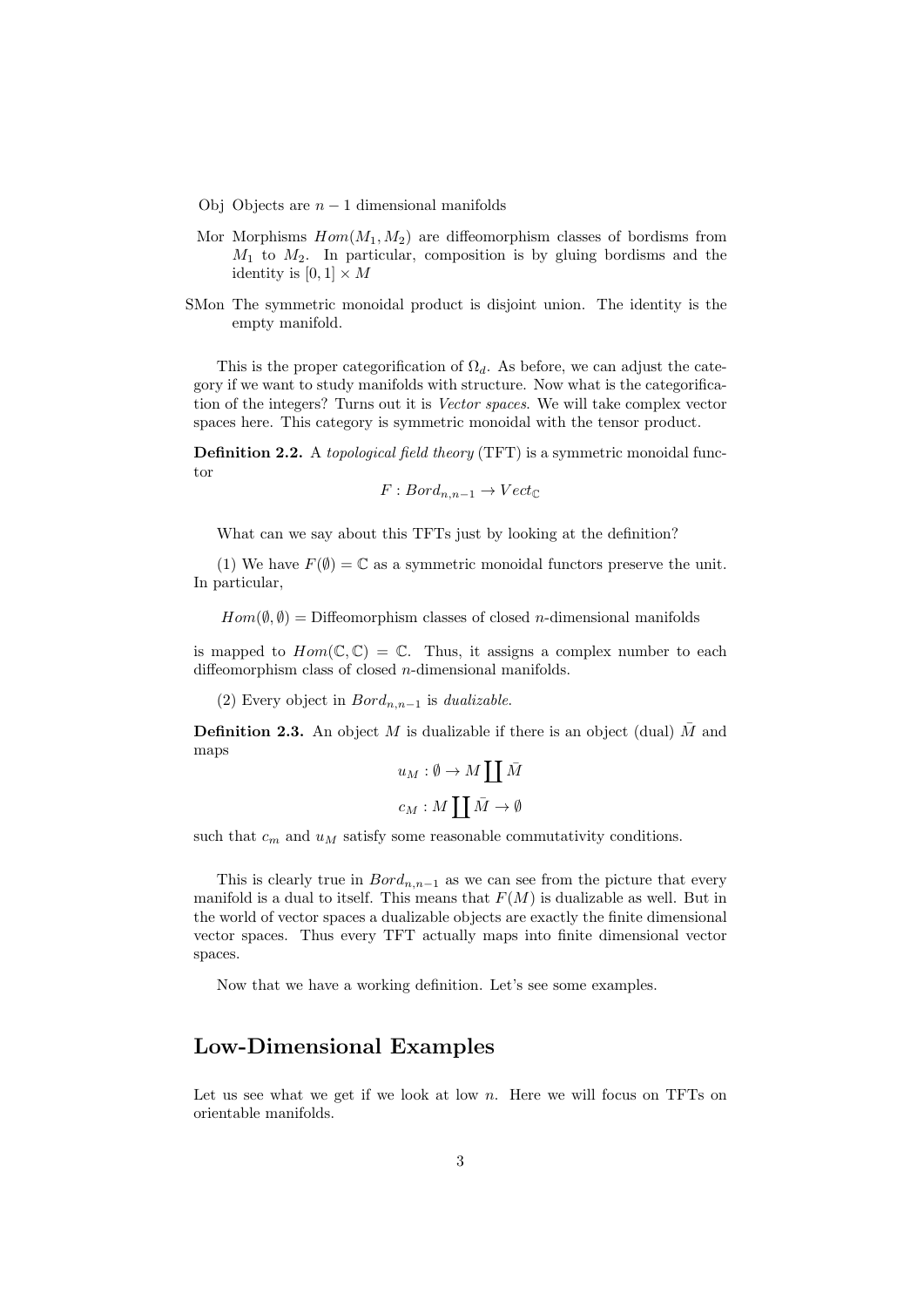(Dimension 1): Every oriented 0 manifold is a disjoint union of points each of which has a given orientation. Thus if I know where I map one positively oriented point, then I know what happens to everything else. The negative oriented point simply maps to the dual and the disjoint unions to the tensor product.

Moreover, there are no relations that prevent us from picking any finite dimensional vector space we like. Thus we get

1, 0 oriented TFTs = finite dimensional vector spaces.

That wasn't that exciting so let's move on.

(Dimension 2): Every oriented 1 manifold is a disjoint union of circles. Thus we might expect a result similar to the one above, however, it turns out this is not true. Because of the added dimension there are now relations which did not exist before.

The algebraic object we need is a Frobenius algebra.

Definition 3.1. A Frobenius algebra is a a vector space A such that

- 1. it has a associative unital algebra structure
- 2. it has a coassociative counital coalgebra structure
- 3. these two structures interace well with each other.

Having this definition the result should be the following

Theorem 3.2. There is an equivalence between 2 dimensional TFTs and commutative Frobenius algebras.

For the relevant pictures see Page 27 of [\[CR17\]](#page-4-1).

## Extended Locality: How Higher Categories enter the Picture

Field theories can be used to study manifolds. However the higher dimensional the manifold is, the harder we can study it using field theories. We would rather prefer to have more information.

Let me give one concrete example where this occurs.

We already mentioned that in  $Bord_{n,n-1}$  we get a complex number  $F(X)$ for each *n*-dimensional manifold X. If we cut that manifold X along a  $n-1$ dimensional sub manifold Y, we get two pieces  $X_1, X_2$ . Which gives us two bordisms, from  $\emptyset$  to Y and from Y to  $\emptyset$ . This means we get two maps

$$
F(X_1): F(Y) \to \mathbb{C}
$$